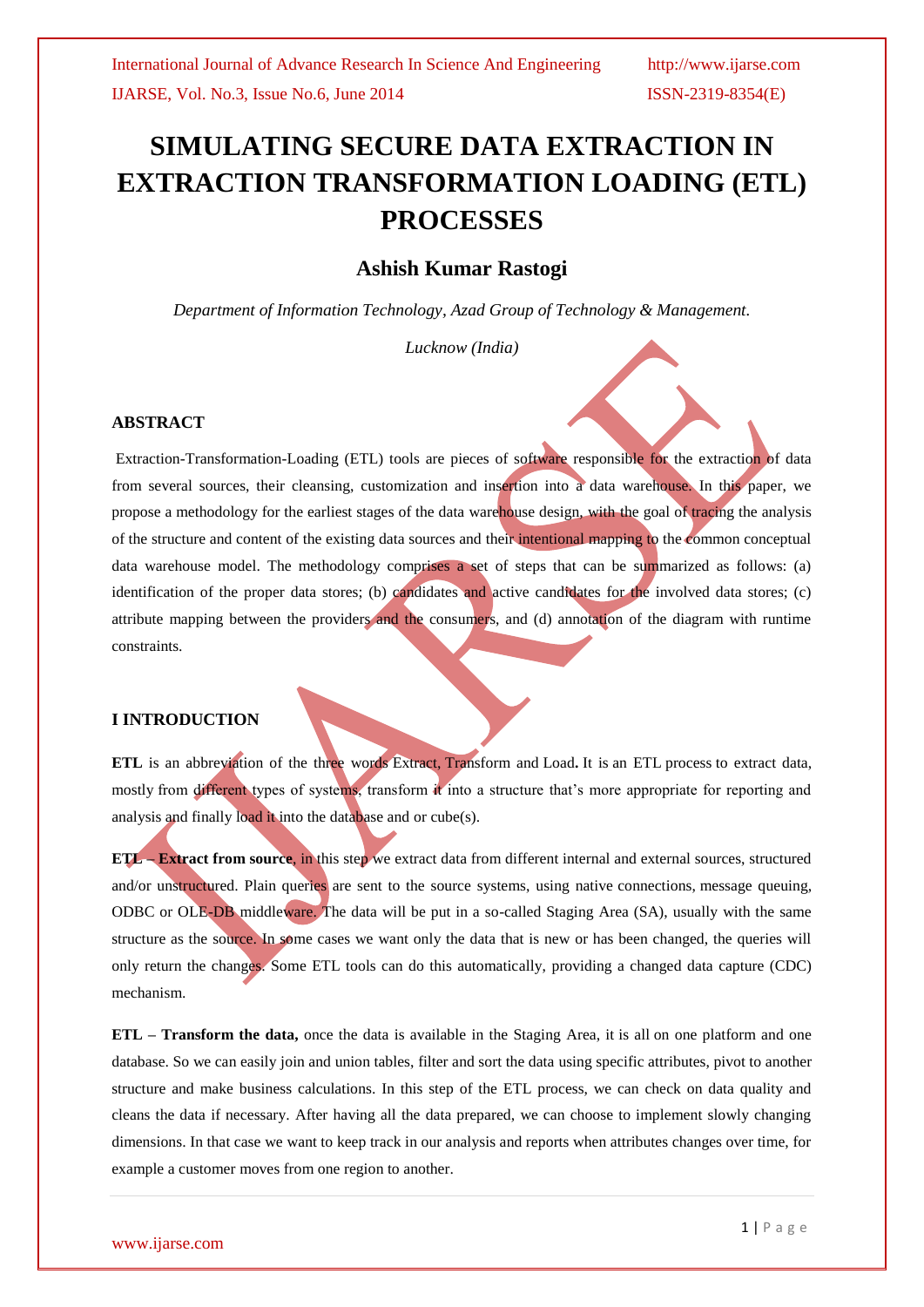**ETL – Load into the data warehouse**, finally data is loaded into a [data warehouse,](http://www.passionned.com/data-integration/data-warehouse/) usually into fact and dimension tables. From there the data can be combined, aggregated and loaded into datamarts or cubes as is deemed necessary.

In the information technology profession, we have seen few of the applications like order processing, general ledger, inventory, in-patient billing, checking accounts, insurance claims, and so on. These applications are very popular systems which run businesses. They process orders, maintain inventory, keep the accounting books, service the clients, receive payments, and process claims. Without these computer systems it is very difficult to survive in today's modern generation.

As businesses grew more complex and complex, corporations spread gradually. The operational computer systems did provide information to run day-to day operations, but what the executives needed were different kinds of information that could be readily used to make strategic decisions. The operational systems, is important as they were not able to provide strategic information. Data warehousing is a new paradigm specifically intended to provide vital strategic information. According to the author Bill Inmon the term "Data Warehouse" is defined as follows

"A data warehouse is a subject-oriented, integrated, time-variant and non volatile collection of data in support of management's decision making process"



### **Figure 1 ETL Architecture**

"Subject-oriented" here means that the data addresses a specific subject such as sales, inventory, etc."Inventory" means that the data is obtained from heterogeneous sources. "Time variant" implies that the data is stored in such a way that when some data is changed, then that data has been changed is also stored. "Non-volatile" implies that data is never removed, i.e., historical data is also kept. So, whenever a change takes place in any of the field values of a table, the previous values also need to be kept in addition to the present values.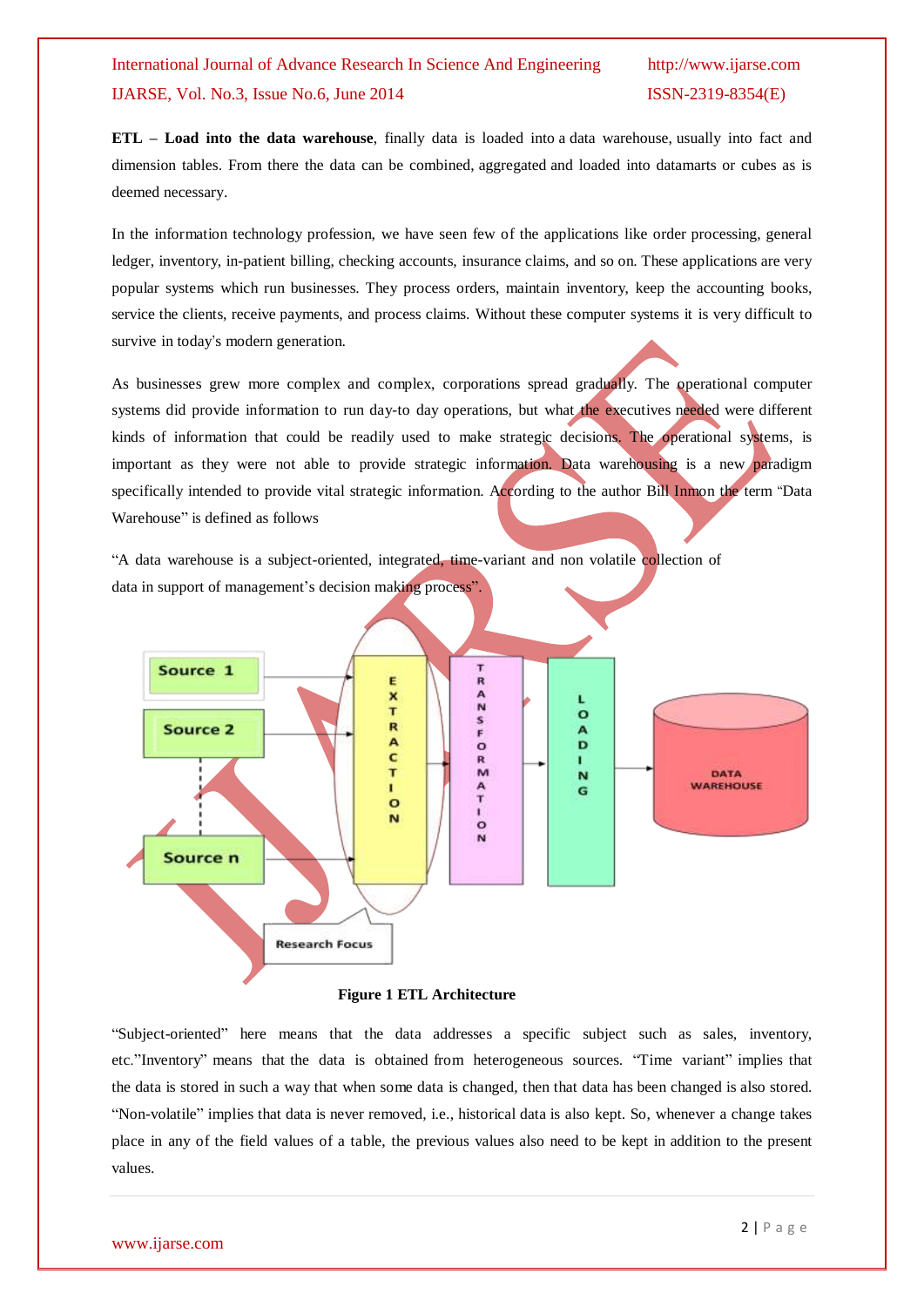The Data warehouse obtains the data from various data sources. The data from these sources are then converted into a form suitable for data warehouse. This process is called *Extraction Transformation and Loading (ETL)* of data into target database.

### **II DATA EXTRACTION WITH VARIABLE DATASETS**

Data warehouse projects involve populating databases with unique subsets of records. These record subsets are frequently extracted from much larger sets that can sometimes contain many millions of records. Data extractions is based on lookup tables, which can be implemented using several different techniques and their performance differences are examined using several test data sets and flat files. This can help to guide the warehouse designer's decisions regarding sorting, indexing, and choice of an extraction method.

Observation shows total times to extract 10,000 records from source data sets and files of 10,000, 100,000 and 1,000,000 records on the PC.

### **2.1 Limitation**

Data for the largest merge extraction is not shown because it need high specification computer to able to sort or index the source data set with one million records. This does make the point that these operations can be very resource intensive and will become impractical at some point on any computer.

Extractions with an indexed key take the greatest amount of time. The difference is substantial, with key times of 20 minutes to extract 1,000,000 records, versus one or two minutes for the other techniques. The SQL extraction is the fastest technique, in part because it avoids sorting or indexing overhead.

### **III SECURITY CHALLENGES IN DATA EXTRACTION**

Data warehouse poses its own set of challenges. One major challenge, Organization data warehouse is very large system serving different security need for different users. Data warehouse thus need some security from unauthorized access. Security most popularly is introduced, once the data warehouse is created. But the data which enters the data warehouse is also prone to violate the security needs, as it could be hacked during the building process of Data warehouse. In order to overcome this kind of security violation, certain measures should be taken during the building process of data warehouse, so that the data, which enters the data warehouse, is not hacked during the process of Extraction or Transformation or Loading.

This research work proposes the security measures during the first phase of the building process of data warehouse. This process refers to as Data extraction process.

### **IV SECURITY NECESSARY FOR A DATA WAREHOUSE**

Many of the basic requirements for security are well-known, and apply equally to a data warehouse as they would to any other system: The applications must prevent unauthorized users from accessing or modifying data; the applications and underlying data must not be susceptible to data theft by hackers; the data must be available to the right users at the right time; and the system must keep a record of activities performed by its users. These requirements are perhaps even more important in a data warehouse because a warehouse contains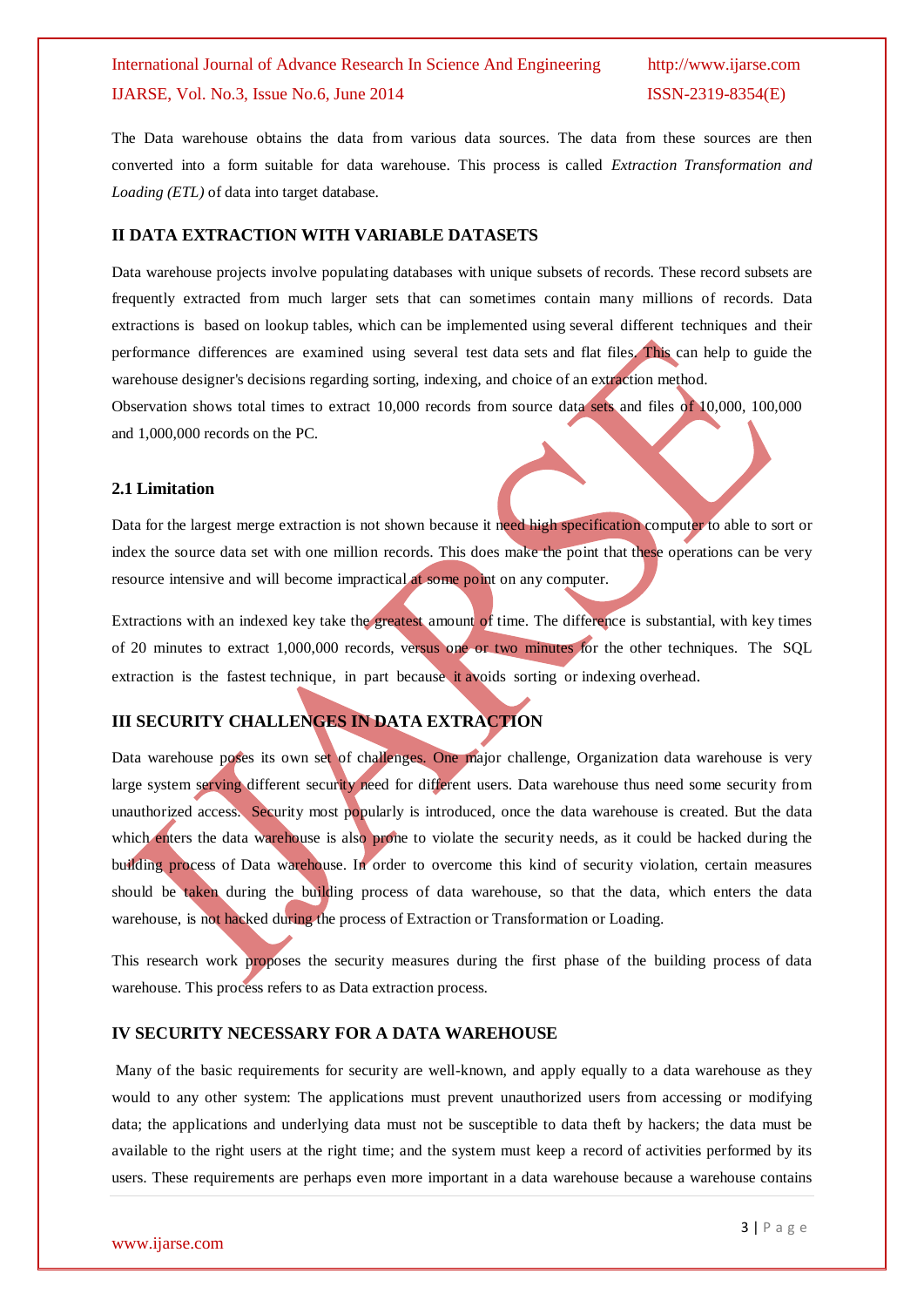data consolidated from multiple sources, and therefore, from the perspective of an individual trying to steal information, a data warehouse can be one of the most lucrative targets in an enterprise. In addition, a robust security infrastructure can often vastly improve the effectiveness or reduce the costs of a data warehouse environment.

Some typical customer scenarios for data warehouse security include the following:

- An enterprise is managing a data warehouse that will be widely used by many divisions and subsidiaries. This enterprise needs a security infrastructure that ensures the employees of each division be able to view only the data that is relevant to their own division, while also allowing employees in its corporate offices to view data for all divisions and subsidiaries.
- An enterprise's data warehouse stores personal information. Privacy laws may govern the use of such personal information. The data warehouse must handle data so as to adhere to these laws.
- An enterprise sells data from a data warehouse to its clients. Those clients may view only the data to which they have purchased or to which they have subscribed. They should never be permitted to see the data of other clients.

The researcher say that the security is a crucial aspect for any modern software system, to ensure security in the final product, security requirements should be considered in the entire software development process. How to integrate security requirements into the analysis phase. The software security problem has been addressed by numerous approaches in the requirements phase including scenario-driven requirements analysis misuse case driven elicitation of non-functional requirements.

There are many ways to apply the security to the file in order to protect the sensitive data in the file. Some of the existing methods to protect the file during the transfer of the file from source to destination are as discussed below.

### **4.1 Encrypt and Decrypt Text Files Using Ultra Edit**

Ultra Edit's built-in encryption provides a quick and easy way to encrypt/decrypt the sensitive data , allowing us to keep our sensitive data secure. As of v14.00, we can encrypt and decrypt our files using a built-in advanced encryption method.

### **4.2 Structured Binary Encryption**

The flat file can be encrypted as a binary file and forwarded to the destination. The destination uses this binary file and will convert back to flat file only when the destination is aware of the database structure. Only the structure of the file is used to decrypt the file back to flat file.

Even if the hacker hack the file during the extraction process he will fail to understand the meaning of the data as he will not be aware of the database structure. The database structure is transferred to the target system only once and the details of the database structure would be few bytes thus is quiet efficient to transfer the same to the target system.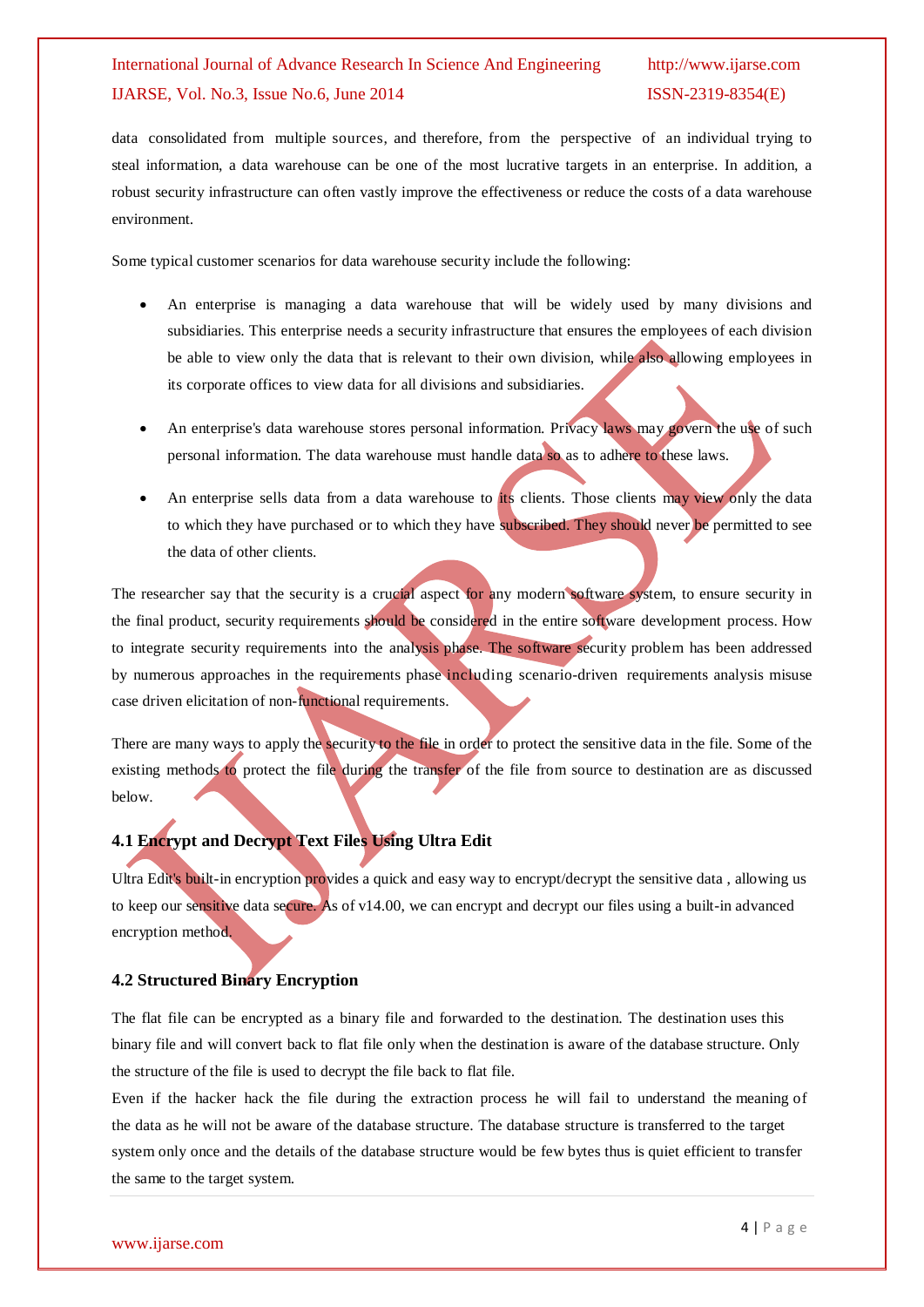As mentioned in the chapter 3, Fixed Width Flat Files are having fix field length.

Example Struct EMPLOYEE { ID; // maximum field length 04 digits DoB[10]; // fixed field length 10 characters like 14/12/1977 Name [100]; // maximum field length 100 charcters Division [35]; // maximum field length 04 characters

Address [300]; // // maximum field length 100 charcters

}

The database structure for the first row of the flat file with field size as mentioned below separated by delimiters is sent to the destination separately only once.

| Text          | ASCII   | Binary.  |
|---------------|---------|----------|
| к             | chr(75) | 01001011 |
| Ľ             | chr(76) | 01001100 |
| M             | chr(77) | 01001101 |
| N             | chr(78) | 01001110 |
| Ö             | chr(79) | 01001111 |
| P             | chr(80) | 01010000 |
| Q             | chr(81) | 01010001 |
| R             | chr(82) | 01010010 |
| s             | chr(83) | 01010011 |
| T.            | chr(84) | 01010100 |
| U             | chr(85) | 01010101 |
| v             | chr(86) | 01010110 |
| W             | chr(87) | 01010111 |
| ×             | chr(88) | 01011000 |
| ٧             | chr(89) | 01011001 |
| Ž             | chr(90) | 01011010 |
| Ľ             | chr(91) | 01011011 |
|               | chr(92) | 01011100 |
| 1             | chr(93) | 01011101 |
| $\mathcal{N}$ | chr(94) | 01011110 |
|               | chr(95) | 01011111 |
|               |         |          |

### **Table 1: ASCII to Binary ConversionTable**

### **4.3 Flat File Checker (Flafi) For Data Validation**

Flat File Checker (FlaFi) is a simple and intuitive tool for validation of structured data in flat files (\*.txt, \*.csv, etc.). It is the best application to change the way you validate data and make processes easy and efficient. FlaFi's intuitive interface makes it easy to translate business rules into Flat File Schema that defines validation criteria. You don't need any product specific knowledge to start using the application, which is often the case with ETL software.

FlaFi is essential to ensure painless data exchange without errors. It minimizes effort

- Data quality with virtually no manual involvement
- Interface specification for data exchange created on-the-go
- Successful data exchanges with no repetitive interactions with the external data providers (as long as they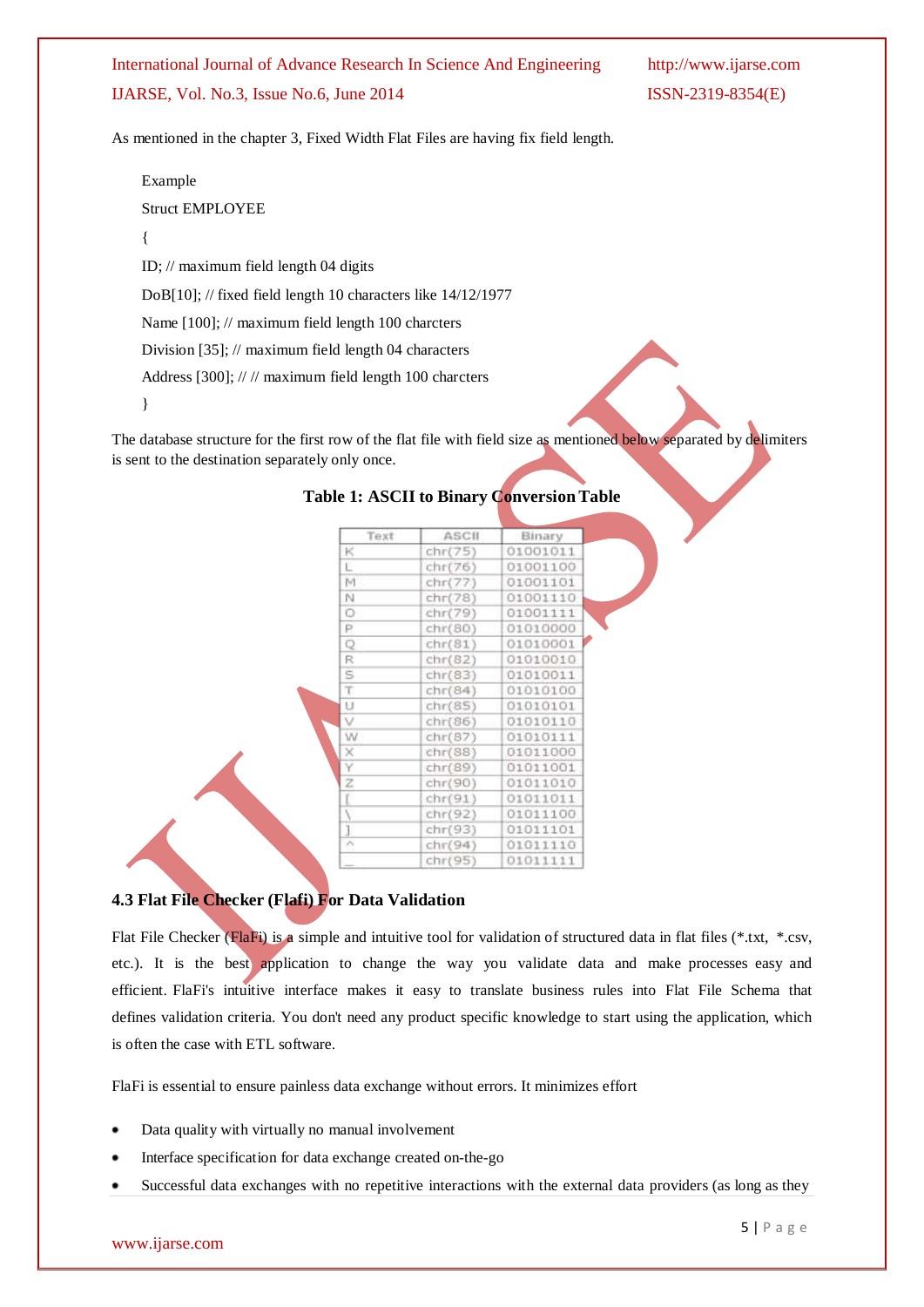screen the data against your Schema prior to supply) and saves time.

- Minimum turnaround time due to guaranteed quality of each data supply
- Faster set-up of new exchange processes

### **V ALGORITHM DESIGNED FOR DATA EXTRACTION**

- 1. List all the source systems connected to the destination machine is popped at the target machine.
- 2. The target machine selects the source system from the above list and check for its availability by pinging to that client.
- 3. Once the selected client is available connect to that client.
- 4. Select from the client, which data base file to be extracted.
- 5. After selecting the file to be extracted, convert them to flat file such as Spreadsheet files or word file. So on…
- 6. Apply the pass code to the file as a security measure in order to protect the file from hacking during the transfer of file from the source to the target machine.
- 7. Now extract the file to the target machine.
- 8. After the file is received at the target machine, the user at the target need to apply the same pass code to open the flat file and convert back to the database for further process.

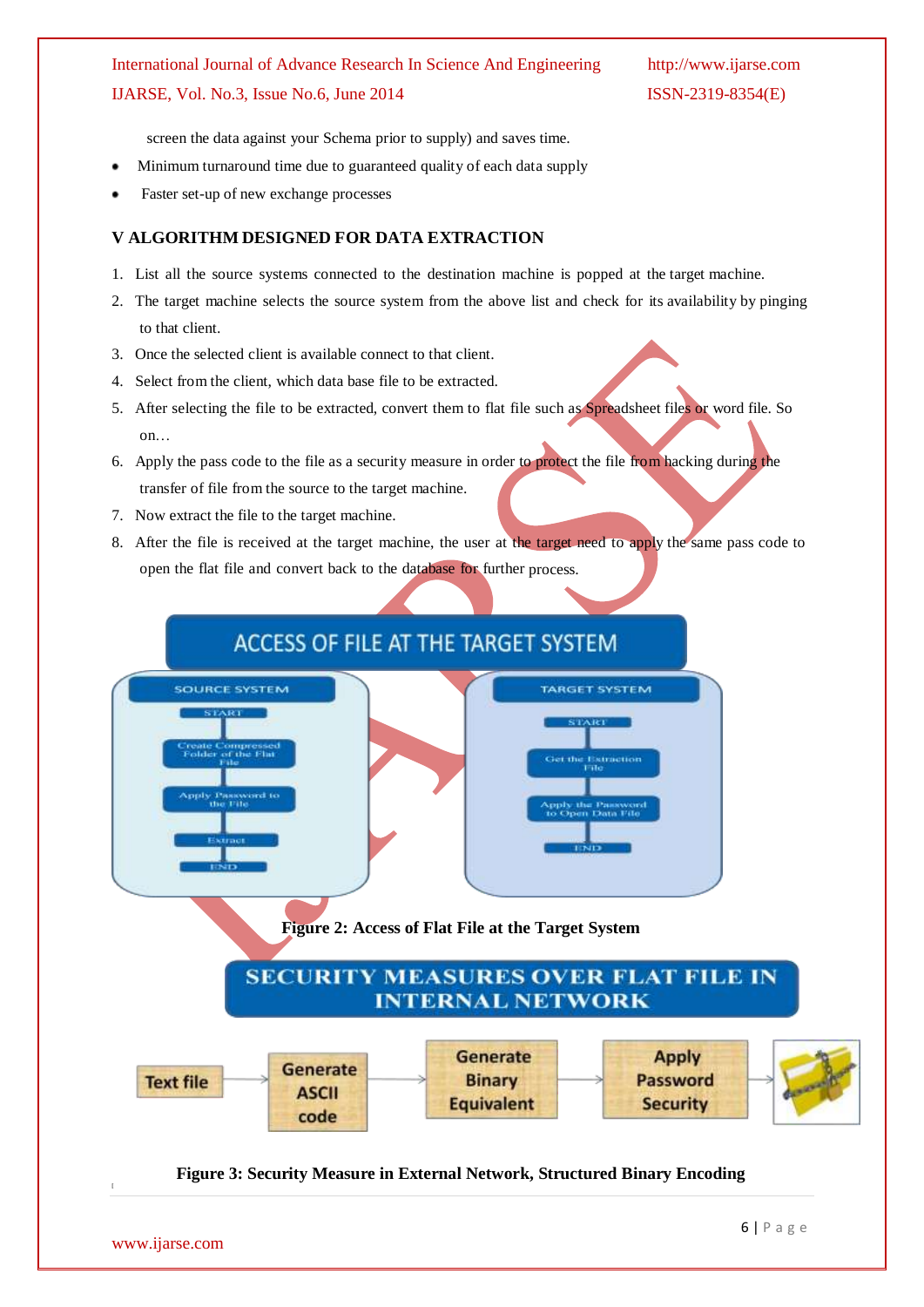The target system first looks for the valid source systems from which the data to be extracted. Once the list is ready at the target system, it will select the source from which the data is to be extracted and check whether the source is currently available for extraction by executing a ping command from the target system. Once the source is available for the service the target system is connected to the source system.

Target system selects the file which has to be extracted from the source and converts the file to flat file. Apply the pass code to the file and the file can be extracted to the target system. During the transfer of file from source to target system, the hacker cannot access the file as it is pass code protected.

At the target system, the same pass code is applied to open the flat file and then the flat file is converted back to normal data base file for further procedure. If the file is extracted for the first time from the source machine then full extract method is used to extract from the source to the target machine. Full extraction is an extraction method where in the entire file is extracted from the source.

If the updates are done over a file which is earlier extracted by the target machine then only the updates are to be extracted from the source to the destination machine. This is done using change data capture method, where only the updates which have occurred over a source database are to be extracted to the target machine. This is implemented using triggers which are raised by the source to the destination machine. After the trigger is raised at the destination, the target machine will select the source from which the trigger had been raised and will check for the availability of the machine and then connect to the machine, if available. After the successful connection, all the updated records are extracted from the database in the form of a flat file and extracted in a similar fashion as explained earlier.

The updates are reflected even at the target system, after the update records are extracted from the source system.

## **VI CONCLUSION**

Security to the data is one of the major challenges and area of concern in today's world. Current approaches for the modelling of ETL do not address the security issues in the ETL modelling. This research work proves and shows the improvement in data extraction speed by using flat files with security measures.

The extraction time for smaller number of records such as 100 records does not show much difference in the extraction time for database file or flat file. The extraction speed for Database file consisting of 100 records takes 1ms, whereas the same 100 records can be extracted in .99 ms using flat files which are not much difference in the extraction speed.

When number of records is increased above 2000 records the difference in extraction time using flat file makes huge difference and makes sense in improving of the extraction process of ETL rather than using extraction by database file. The extraction time for 2000 records using flat files takes 16.37 ms whereas the extraction time for the same takes 25ms using database file.

Thus the improvement in the extraction process with respect to space and time domain is achieved successfully during this research work.

Current approaches for the conceptual modelling of ETL do not address the security aspects in the conceptual modelling phase. This research work proposes security to the data during the building process of the